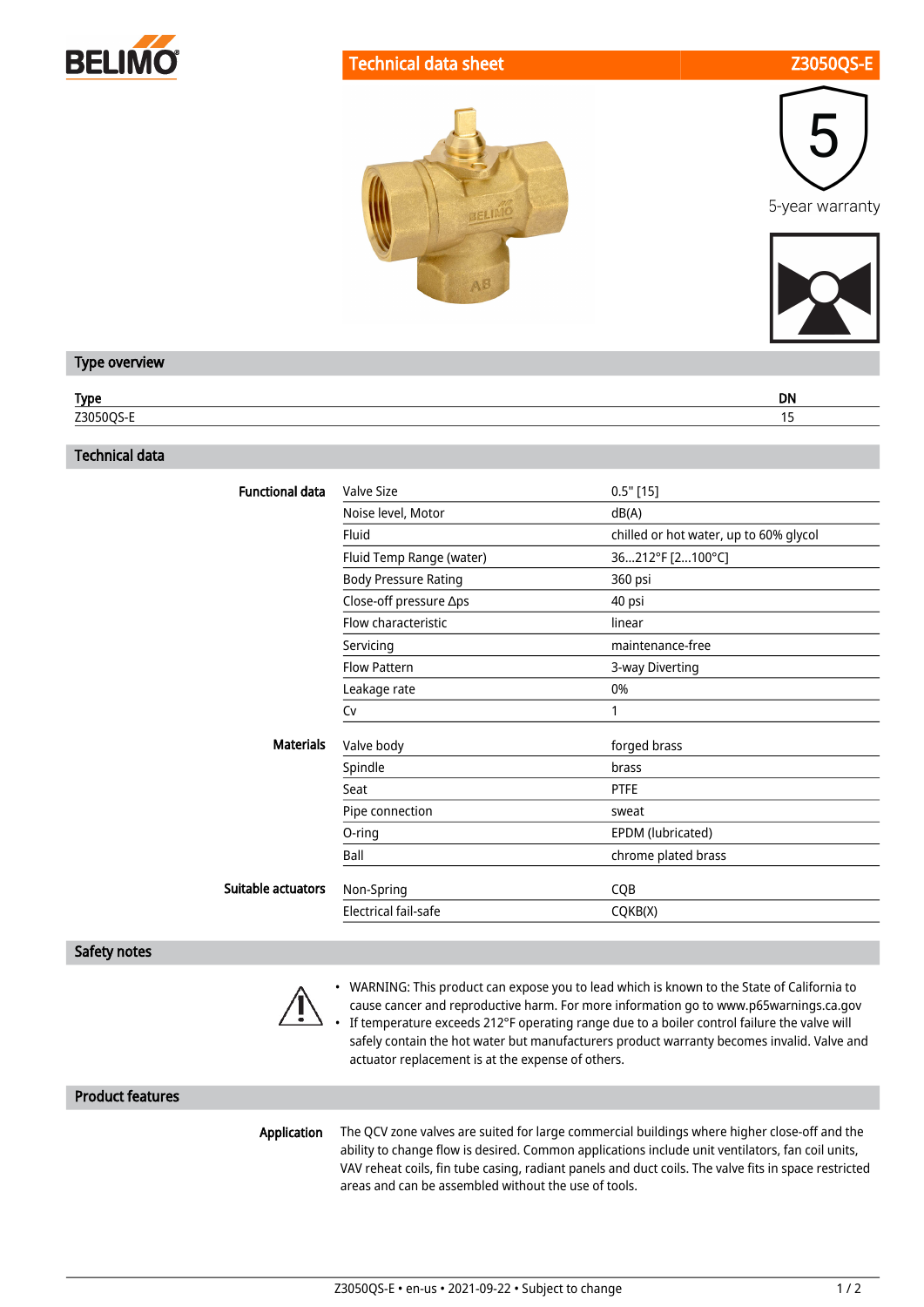

# Technical data sheet Z3050QS-E



Flow/Mounting details



## Dimensions

Type DN Z3050QS-E 15 HHHHHH <u>tilli on</u> CQK A B C D E F 4.5" [114] 2.0" [52] 3.8" [97] 2.7" [69] 1.0" [25] 1.0" [26] <u>UMI 11 and</u> CQ A B C D E F 4.5" [114] 2.0" [52] 3.7" [93] 2.6" [65] 1.0" [25] 1.0" [26]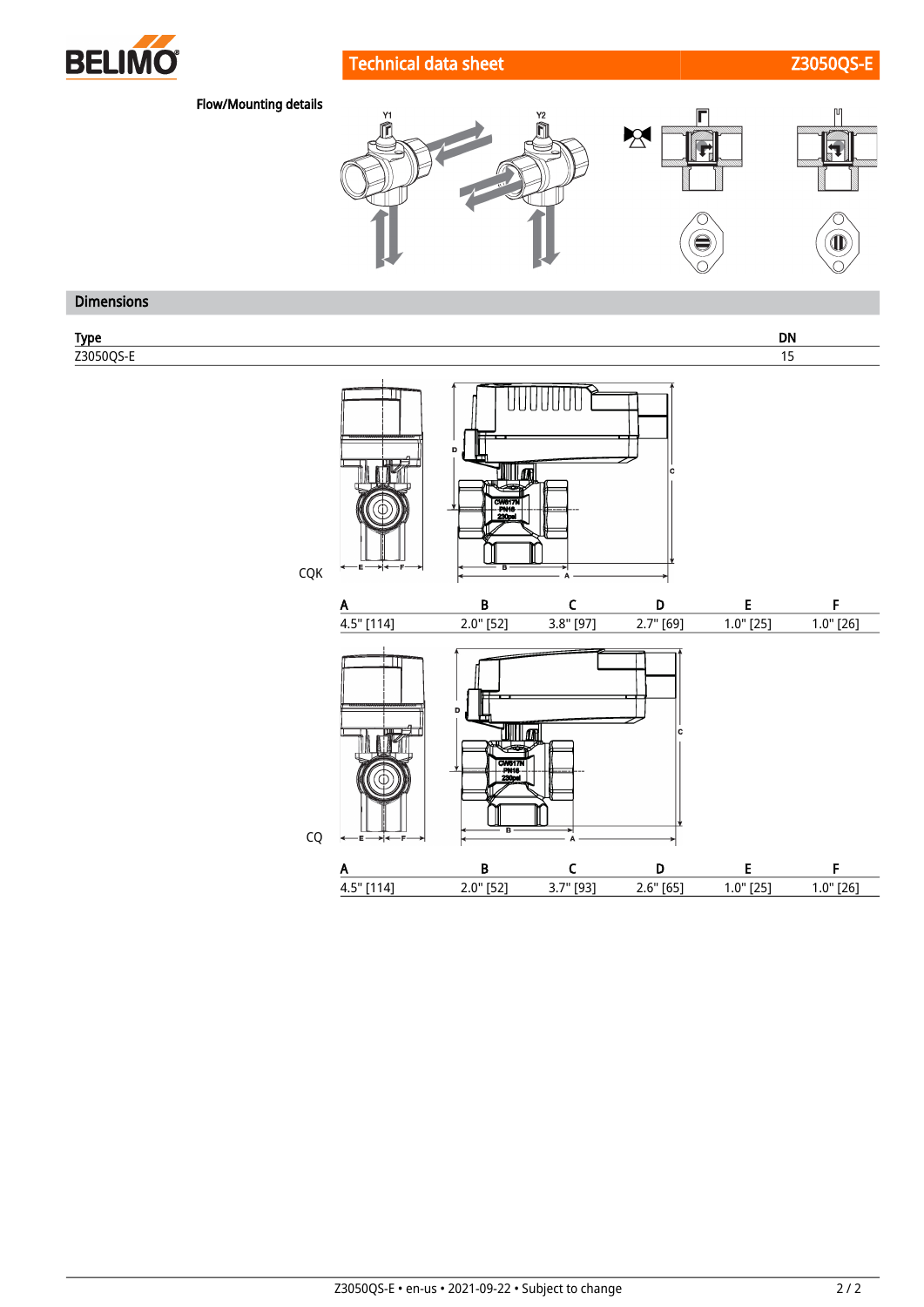

- Nominal voltage AC/DC 24 V
- Control On/Off
- Position feedback





#### Technical data

| <b>Electrical data</b> | Nominal voltage                    | AC/DC 24 V                                                                                                                                                                                                               |
|------------------------|------------------------------------|--------------------------------------------------------------------------------------------------------------------------------------------------------------------------------------------------------------------------|
|                        | Nominal voltage frequency          | 50/60 Hz                                                                                                                                                                                                                 |
|                        | Power consumption in operation     | 2.5 W                                                                                                                                                                                                                    |
|                        | Power consumption in rest position | 0.5W                                                                                                                                                                                                                     |
|                        | Power consumption for wire sizing  | 5 VA                                                                                                                                                                                                                     |
|                        | <b>Transformer sizing</b>          | 5 VA (class 2 power source)                                                                                                                                                                                              |
|                        | <b>Electrical Connection</b>       | 18 GA plenum cable, 3 ft [1 m], with 1/2"<br>conduit connector                                                                                                                                                           |
|                        | <b>Overload Protection</b>         | electronic thoughout 090° rotation                                                                                                                                                                                       |
| <b>Functional data</b> | Bridging time (PF)                 | 2s                                                                                                                                                                                                                       |
|                        | Pre-charging time                  | 520s                                                                                                                                                                                                                     |
|                        | Angle of rotation                  | $90^\circ$                                                                                                                                                                                                               |
|                        | Angle of rotation note             | adjustable with mechanical stop                                                                                                                                                                                          |
|                        | Running Time (Motor)               | 75 s / 90°                                                                                                                                                                                                               |
|                        | Running time fail-safe             | 50s                                                                                                                                                                                                                      |
|                        | Noise level, motor                 | 35 dB(A)                                                                                                                                                                                                                 |
|                        | Noise level, fail-safe             | 35 dB(A)                                                                                                                                                                                                                 |
|                        | Position indication                | pointer                                                                                                                                                                                                                  |
| Safety data            | Degree of protection IEC/EN        | <b>IP40</b>                                                                                                                                                                                                              |
|                        | Degree of protection NEMA/UL       | NEMA <sub>2</sub>                                                                                                                                                                                                        |
|                        | Enclosure                          | UL Enclosure Type 2                                                                                                                                                                                                      |
|                        | <b>Agency Listing</b>              | cULus acc. to UL60730-1A/-2-14, CAN/CSA<br>E60730-1:02, CE acc. to 2014/30/EU and<br>2014/35/EU; Listed to UL 2043 - suitable for use<br>in air plenums per Section 300.22(c) of the NEC<br>and Section 602.2 of the IMC |
|                        | Quality Standard                   | ISO 9001                                                                                                                                                                                                                 |
|                        | Ambient temperature                | $1.740^{\circ}C$                                                                                                                                                                                                         |
|                        | Storage temperature                | -40176°F [-4080°C]                                                                                                                                                                                                       |
|                        | Ambient humidity                   | Max. 95% RH, non-condensing                                                                                                                                                                                              |
|                        | Servicing                          | maintenance-free                                                                                                                                                                                                         |
| <b>Materials</b>       | Housing material                   | <b>UL94-5VA</b>                                                                                                                                                                                                          |